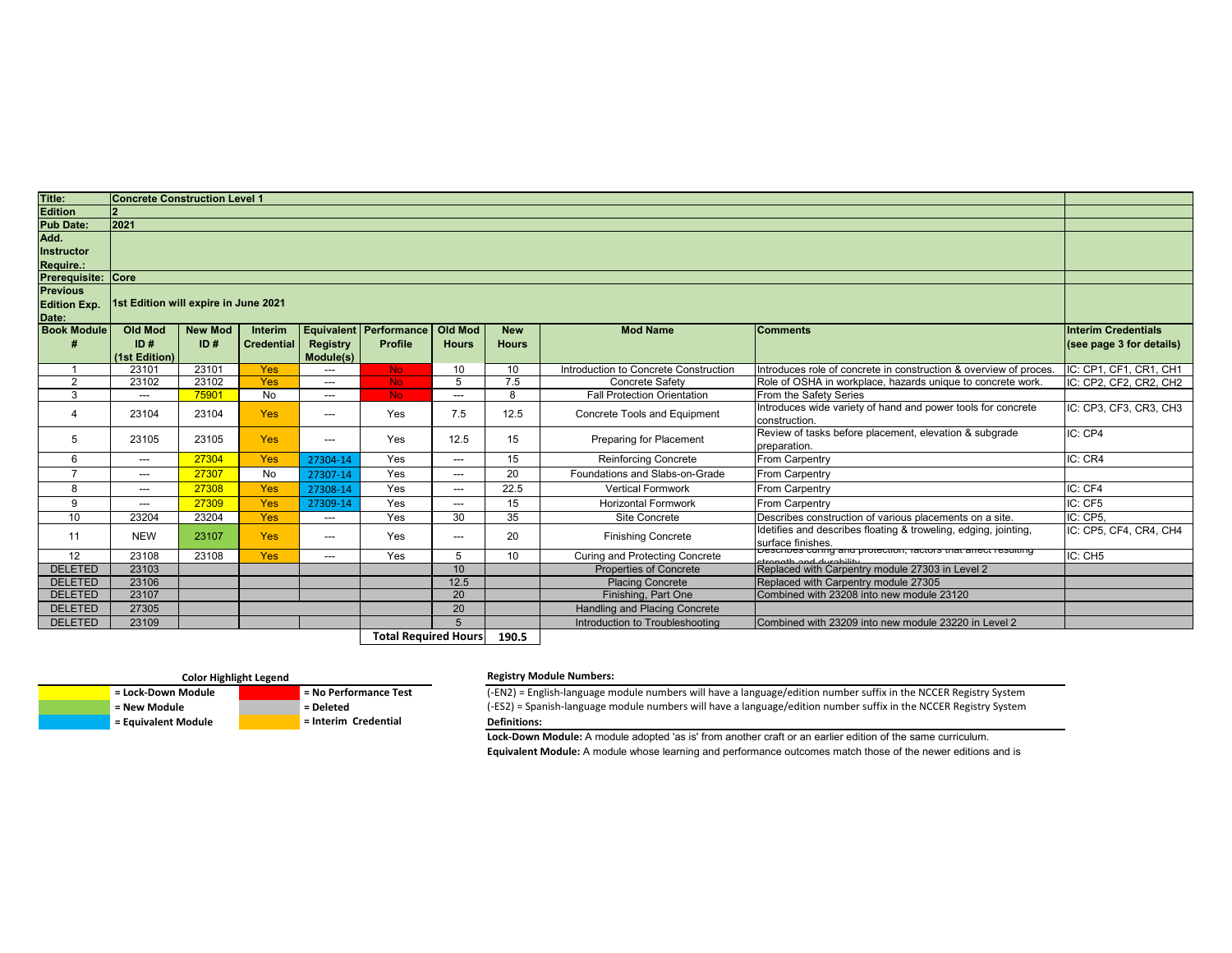| Title:               | <b>Concrete Construction Level 2</b> |                |                   |                                        |                               |                             |                 |                                        |                                                                                                  |                            |
|----------------------|--------------------------------------|----------------|-------------------|----------------------------------------|-------------------------------|-----------------------------|-----------------|----------------------------------------|--------------------------------------------------------------------------------------------------|----------------------------|
| <b>Edition:</b>      |                                      |                |                   |                                        |                               |                             |                 |                                        |                                                                                                  |                            |
| <b>Pub Date:</b>     | 2021                                 |                |                   |                                        |                               |                             |                 |                                        |                                                                                                  |                            |
| Add.                 |                                      |                |                   |                                        |                               |                             |                 |                                        |                                                                                                  |                            |
| <b>Instructor</b>    |                                      |                |                   |                                        |                               |                             |                 |                                        |                                                                                                  |                            |
| <b>Require.:</b>     |                                      |                |                   |                                        |                               |                             |                 |                                        |                                                                                                  |                            |
| <b>Prerequisite:</b> |                                      |                |                   |                                        |                               |                             |                 |                                        |                                                                                                  |                            |
| <b>Previous</b>      |                                      |                |                   |                                        |                               |                             |                 |                                        |                                                                                                  |                            |
| <b>Edition Exp.</b>  | 1st Edition will expire in June 2021 |                |                   |                                        |                               |                             |                 |                                        |                                                                                                  |                            |
| Date:                |                                      |                |                   |                                        |                               |                             |                 |                                        |                                                                                                  |                            |
| <b>Book Module</b>   | <b>Old Mod</b>                       | <b>New Mod</b> | Interim           |                                        | <b>Equivalent Performance</b> | <b>Old Mod</b>              | <b>New</b>      | <b>Mod Name</b>                        | <b>Comments</b>                                                                                  | <b>Interim Credentials</b> |
| #                    | ID#                                  | ID#            | <b>Credential</b> | <b>Registry</b>                        | <b>Profile</b>                | <b>Hours</b>                | <b>Hours</b>    |                                        |                                                                                                  | (see page 3 for details)   |
|                      | (1st Edition)                        |                |                   | Module(s)                              |                               |                             |                 |                                        |                                                                                                  |                            |
| $\overline{1}$       | <b>NEW</b>                           | 23212          | <b>Yes</b>        | $---$                                  | Yes                           | 10                          | 15              | Properties of Concrete                 | Updated content on chemical and mineral admixtures. IC: CP7, CF6, CR5, CP5, CH4                  |                            |
| $\overline{2}$       | 23202                                | 23202          | No                | $\hspace{0.05cm} \ldots$               | Yes                           | 10 <sup>°</sup>             | 12.5            | <b>Estimating Concrete Quantities</b>  | Added section on calculating volume needed for                                                   |                            |
|                      |                                      |                |                   |                                        |                               |                             |                 |                                        | placement in varying shapes.                                                                     |                            |
| 3                    | $\sim$ $\sim$                        | 27310          | <b>No</b>         | 27310-14                               | Yes                           | ---                         | 17.5            | <b>Tilt-Up Wall Panels</b>             | <b>ELECTIVE</b> - From Carpentry                                                                 |                            |
| $\overline{4}$       | $---$                                | 36108          | <b>Yes</b>        | 36108-17                               | Yes                           | ---                         | 12.5            | Paving                                 | <b>ELECTIVE</b> - From Heavy Highway Contstruction                                               | IC: CH5                    |
| 5                    | 23205                                | 23205          | No                | $---$                                  | Yes                           | 20                          | 22.5            | <b>Architectural Finishes</b>          | Updated to include a full range of decorative concrete                                           |                            |
|                      |                                      |                |                   |                                        |                               |                             |                 | construction.                          |                                                                                                  |                            |
| 6                    | 23206                                | 23206          | No                | $\hspace{0.05cm} \ldots$               | Yes                           | 22.5                        | 27.5            | <b>Industrial Floors</b>               | Update on pre-placement industrial flooring<br>considerations.                                   |                            |
| $\overline{7}$       | 23207                                | 23207          | No                | $\sim$ $\sim$ $\sim$                   | Yes                           | 22.5                        | $\overline{20}$ | <b>Superflat Floors</b>                | Update on superflat preparation methods.                                                         |                            |
| 8                    |                                      |                |                   |                                        |                               |                             |                 |                                        | Update on applying shakes, protective sealants, self-                                            |                            |
|                      | 23208                                | 23208          | No                | $\scriptstyle\cdots\scriptstyle\cdots$ | Yes                           | ---                         | 15              | <b>Surface Treatments</b>              |                                                                                                  |                            |
| 9                    | <b>NEW</b>                           | 23211          | Yes               | $\qquad \qquad -\qquad -$              | Yes                           | ---                         | 15              | <del>110upleshooting and Quality</del> | leveling toppings<br><del> Dennes QC and reviews nesn-concrete</del>                             | IC: CP8                    |
| 10                   |                                      |                |                   |                                        |                               |                             |                 | $Control$                              | roubles heating matheds begad on ATCM standards<br>Overview of repair process, coverage of post- |                            |
|                      | 23210                                | 23210          | No                | $\sim$ $\sim$ $\sim$                   | Yes                           | 10                          | 20              | Concrete Repair                        | placement inspection.                                                                            |                            |
|                      |                                      |                |                   |                                        |                               |                             |                 |                                        | Replaced with Carpentry modules 27308 & 27309 in                                                 |                            |
| <b>DELETED</b>       | 23203                                |                |                   |                                        |                               |                             |                 | Forming                                | Level 1                                                                                          |                            |
|                      |                                      |                |                   |                                        |                               |                             |                 |                                        | Combined with 23107 into new module 23120 in Level                                               |                            |
| <b>DELETED</b>       | 23208                                |                |                   |                                        |                               |                             |                 | <b>Surface Treatments</b>              |                                                                                                  |                            |
| <b>DELETED</b>       | 23209                                |                |                   |                                        |                               |                             |                 | <b>Quality Control</b>                 | Combined with 23109 into new module 23220                                                        |                            |
|                      |                                      |                |                   |                                        | <b>Total Required Hours</b>   |                             | 147.5           |                                        |                                                                                                  |                            |
|                      |                                      |                |                   |                                        |                               | <b>Total Elective Hours</b> | 177.5           |                                        |                                                                                                  |                            |

 **= Equivalent Module = Interim Credential**

## **Color Highlight Legend Registry Module Numbers:**

 **= Lock-Down Module | No Performance Test** (-EN2) = English-language module numbers will have a language/edition number suffix in the NCCER Registry System  **= New Module Example 20 and Teleted ES2**) = Spanish-language module numbers will have a language/edition number suffix in the NCCER Registry System **Definitions:**

**Lock-Down Module:** A module adopted 'as is' from another craft or an earlier edition of the same

**Equivalent Module:** A module whose learning and performance outcomes match those of the newer editions and is therefore considered 'equivalent' in NCCER's Registry.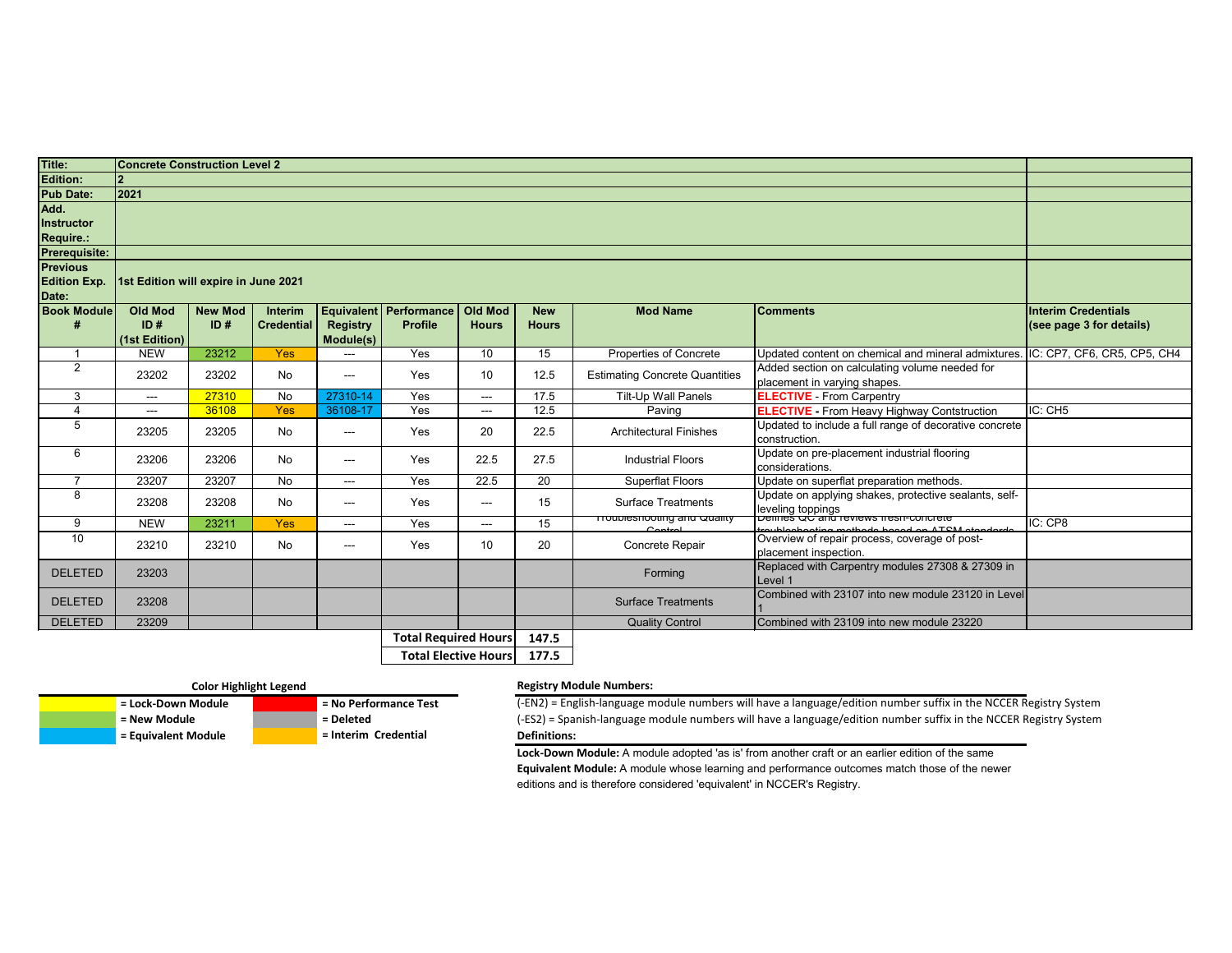# **Concrete Construction - Interim Credentials**

| <b>CP</b>        | <b>CF</b>       | <b>CR</b>       | <b>CH</b>                  |
|------------------|-----------------|-----------------|----------------------------|
| <b>Concrete</b>  | <b>Concrete</b> | <b>Concrete</b> | <b>Concrete in Highway</b> |
| <b>Placement</b> | <b>Formwork</b> | Reinforcement   | <b>Systems</b>             |
| Core             | Core            | Core            | Core                       |
| 23101            | 23101           | 23101           | 23101                      |
| 23102            | 23102           | 23102           | 23102                      |
| 23104            | 23104           | 23104           | 23104                      |
| 23105            |                 |                 |                            |
| 23204            | 23204           | 23204           | 23204                      |
|                  |                 |                 | 23108                      |
|                  |                 | 27304           |                            |
| 23107            |                 |                 |                            |
| 23211            |                 |                 |                            |
|                  |                 |                 | 36108                      |
|                  | 27308           |                 |                            |
|                  | 27309           |                 |                            |
| 23212            | 23212           | 23212           | 23212                      |